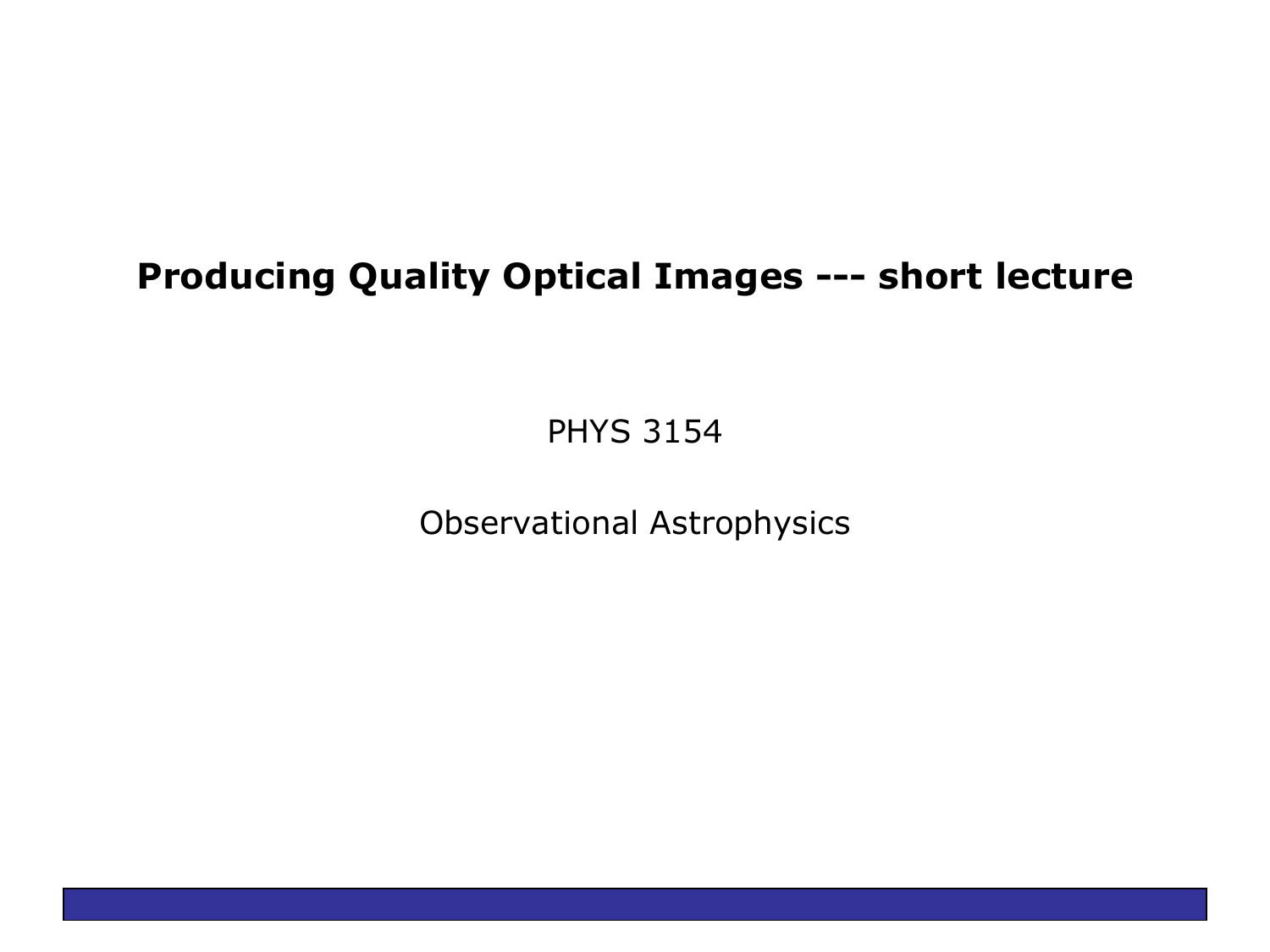# *CCDs can produce high quality images*



#### Artifacts minimized



Corrected for imaging imperfections



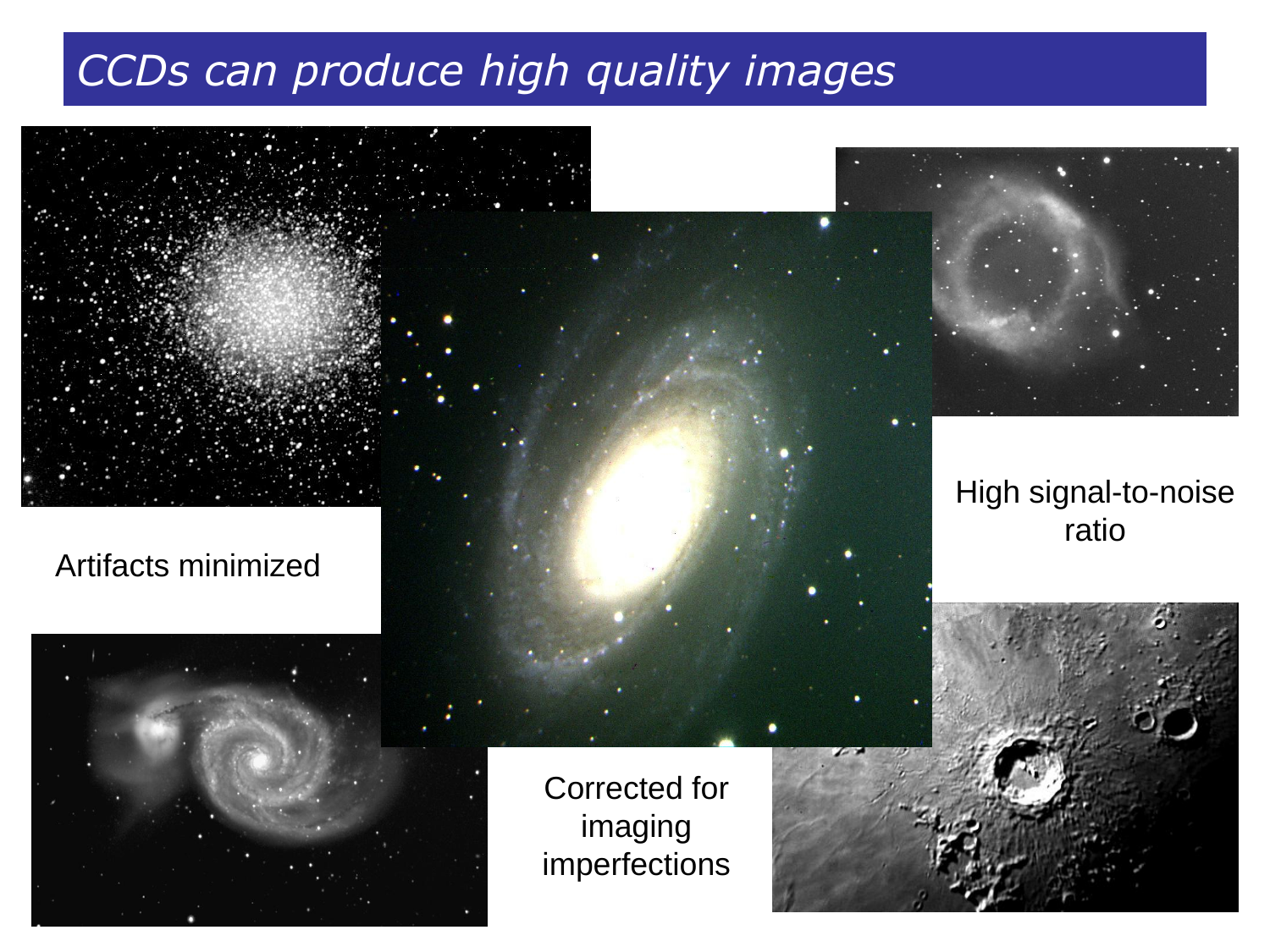# *A CCD image is a digital, but imperfect "record" of an astrophysical object + …*



and scattered into optical system

Camera/chip: pixel-to-pixel QE variation, dark current, pixel-to-pixel variation in dark current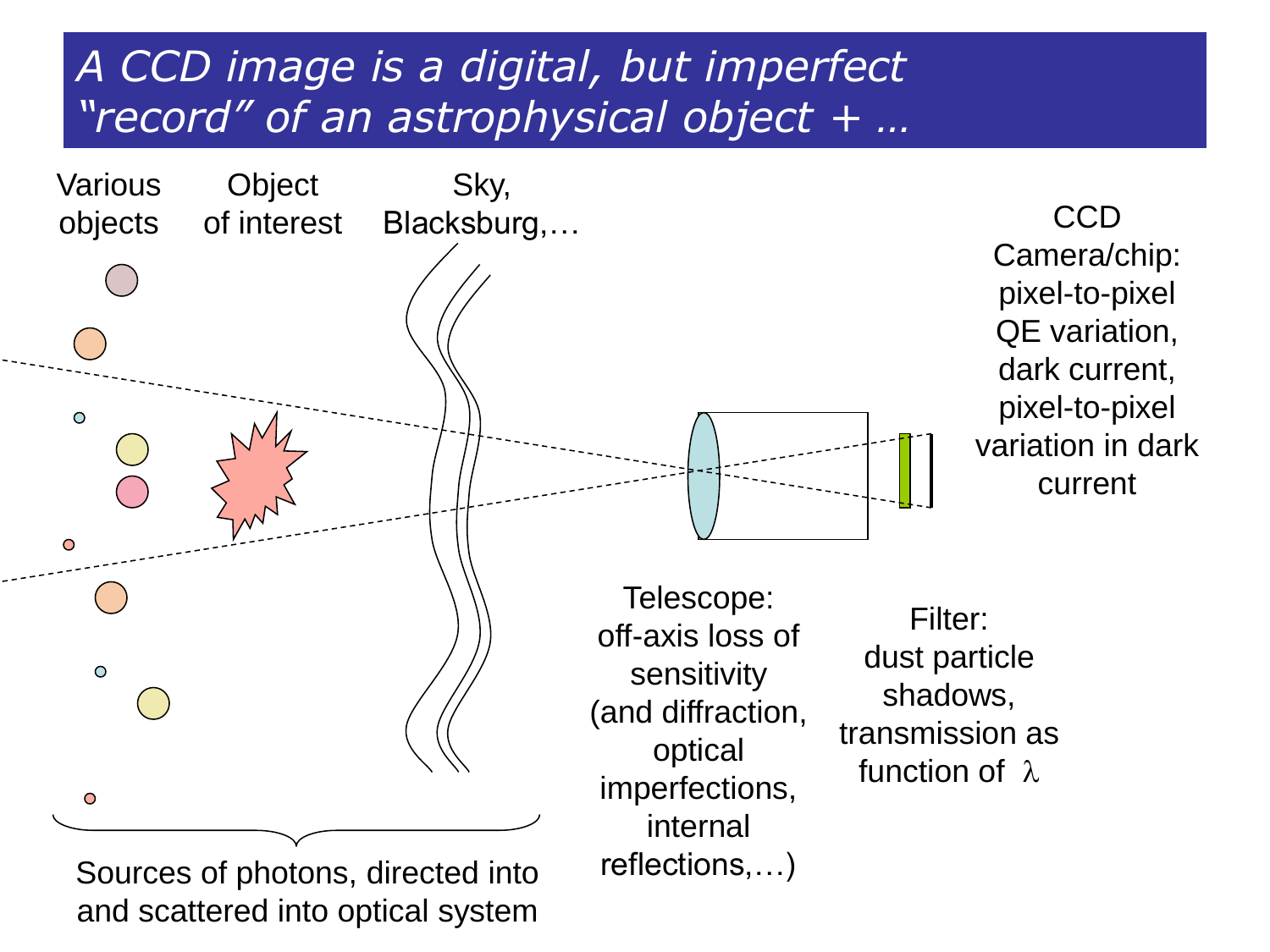## *Finite pixel sizes affect CCD image "record"*

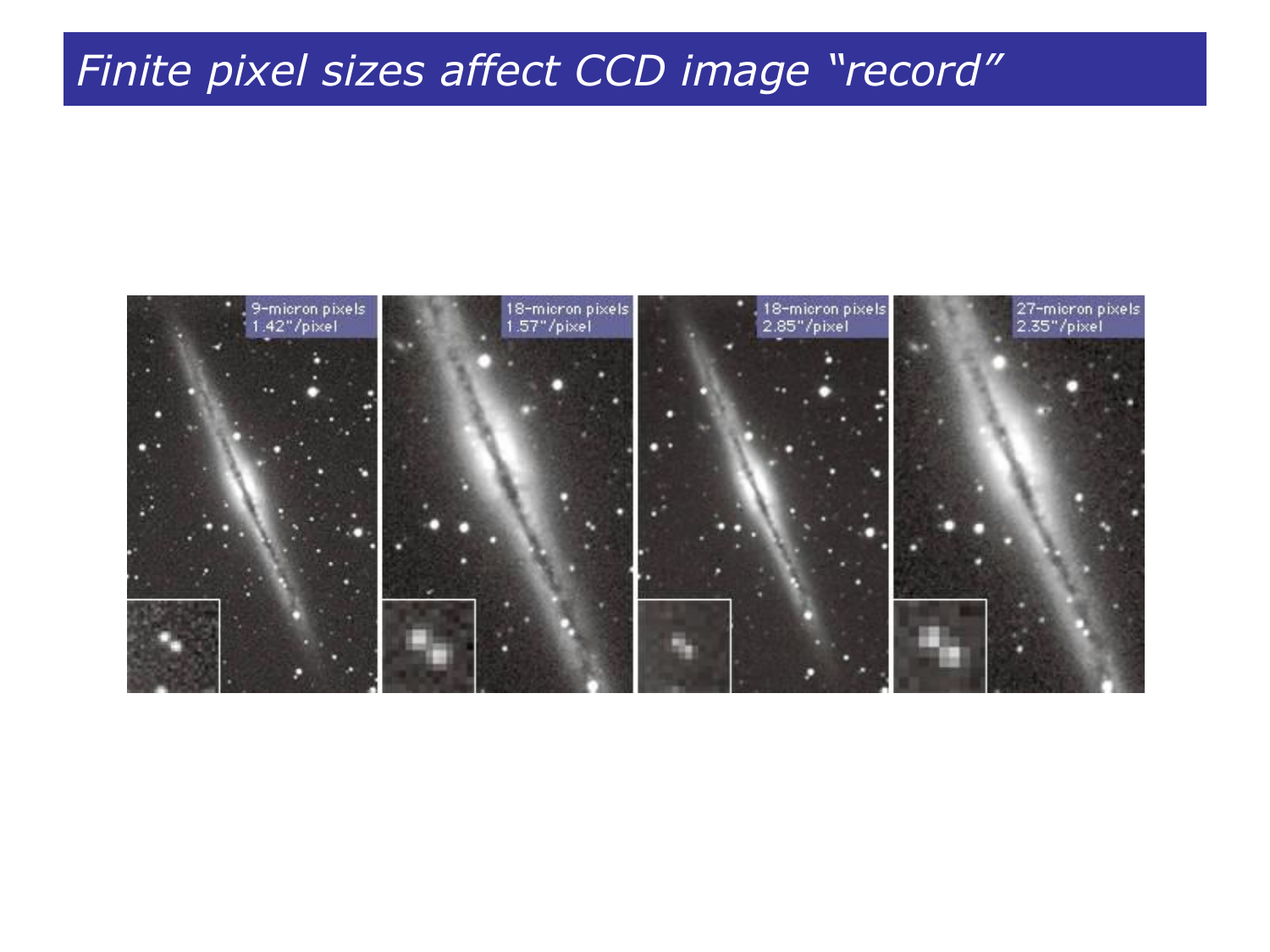# *CCD image values are positive integers: "counts"*

CCD image

- A digital image, also called a "frame"
- Each pixel value  $=$   $#$  "counts", or "ADUs" (Analog to Digital Units)

- Almost every photon that hits a pixel releases an electron which can subsequently be counted.
- Let  $z' =$  counts in a pixel, in some raw image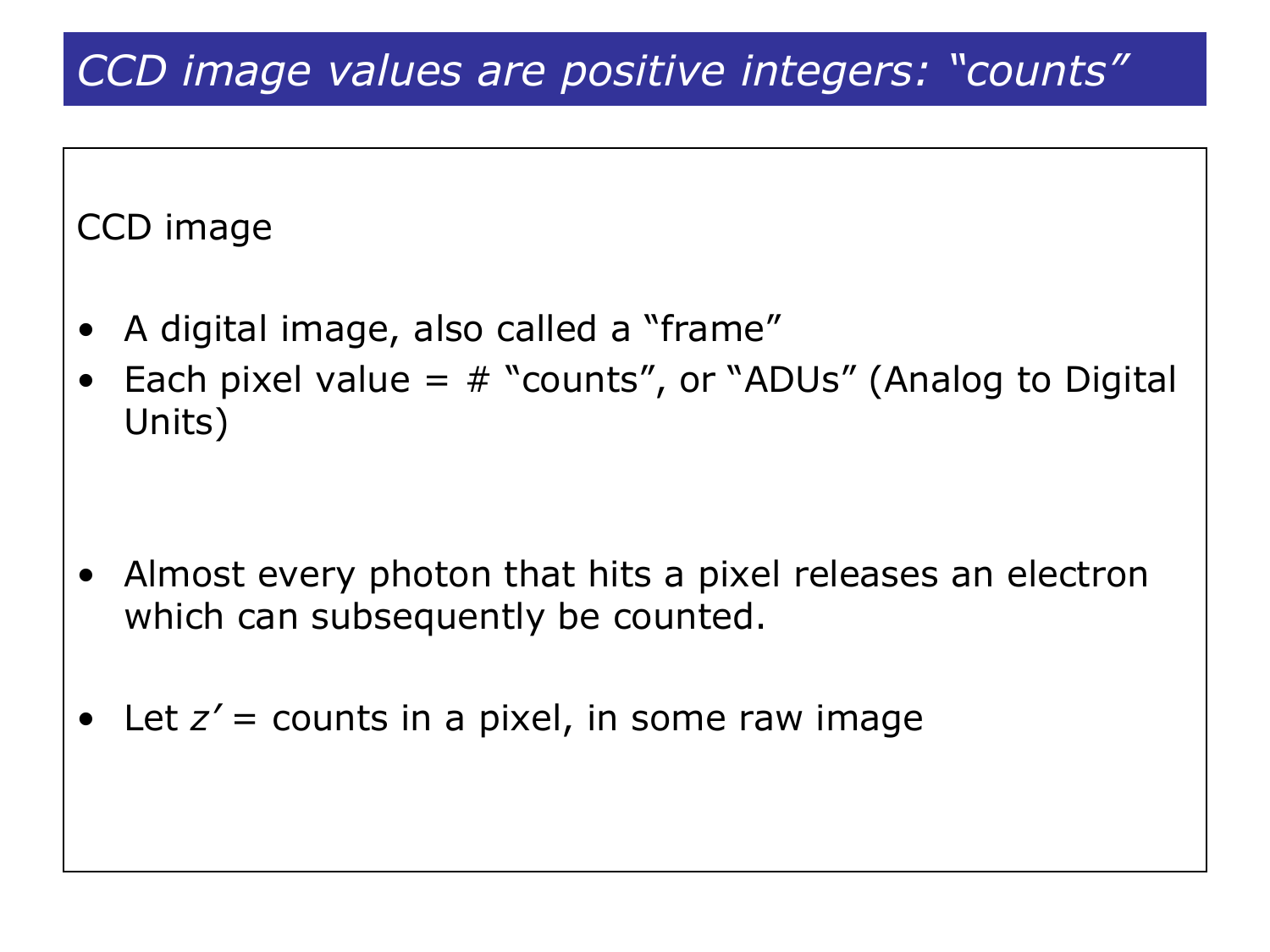### *Photons, thermal electrons, bias --- all contribute*

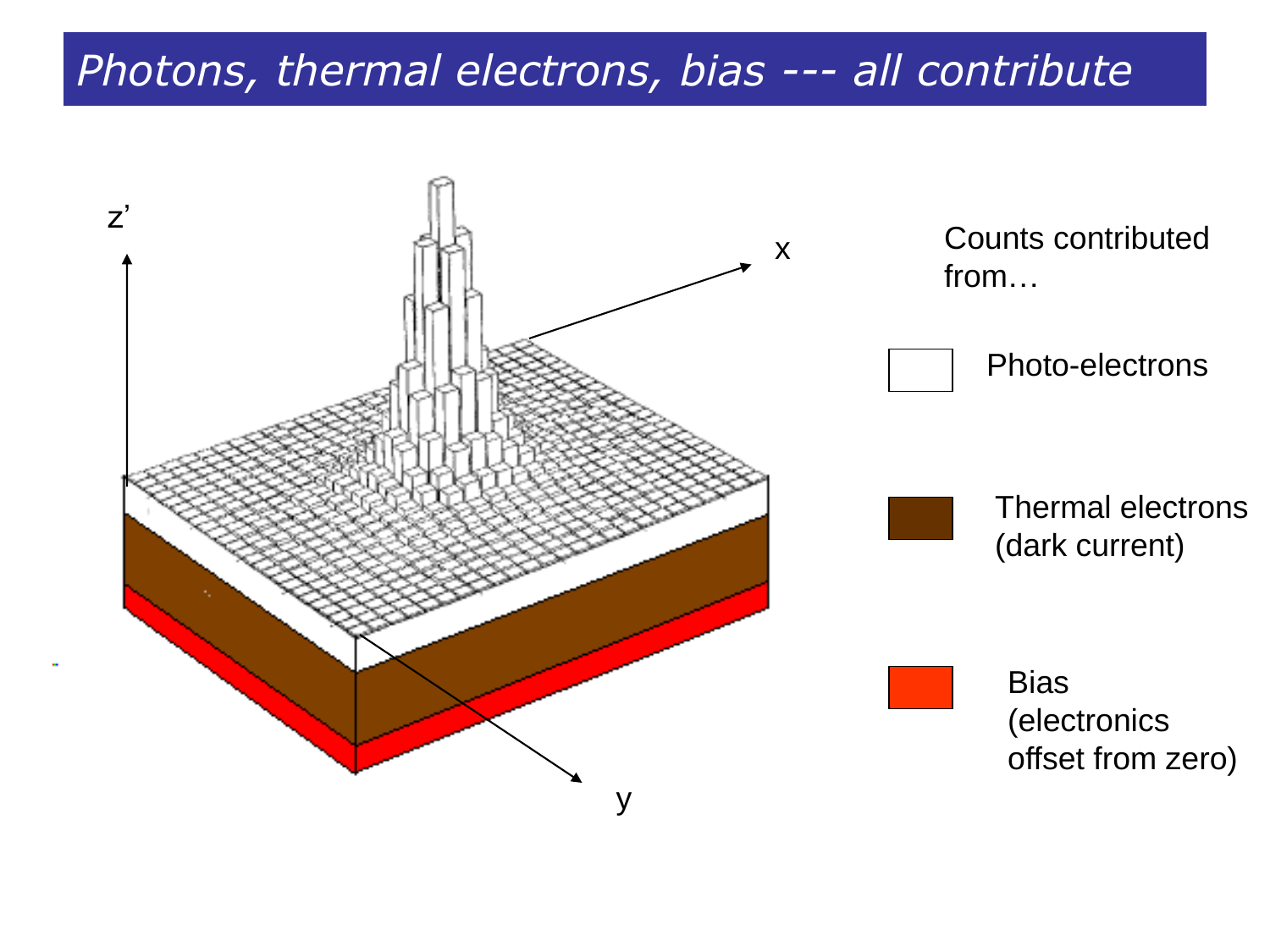### *Example: Dark Correction*

#### Raw Image



#### Dark Frame





First step in image correction (also called "calibration"): Subtract a Dark Frame from the Raw Image frame. The Dark Frame should have the same exposure time (integration time) as the Raw Image. The bottom Image is the Raw Image minus the Dark Frame.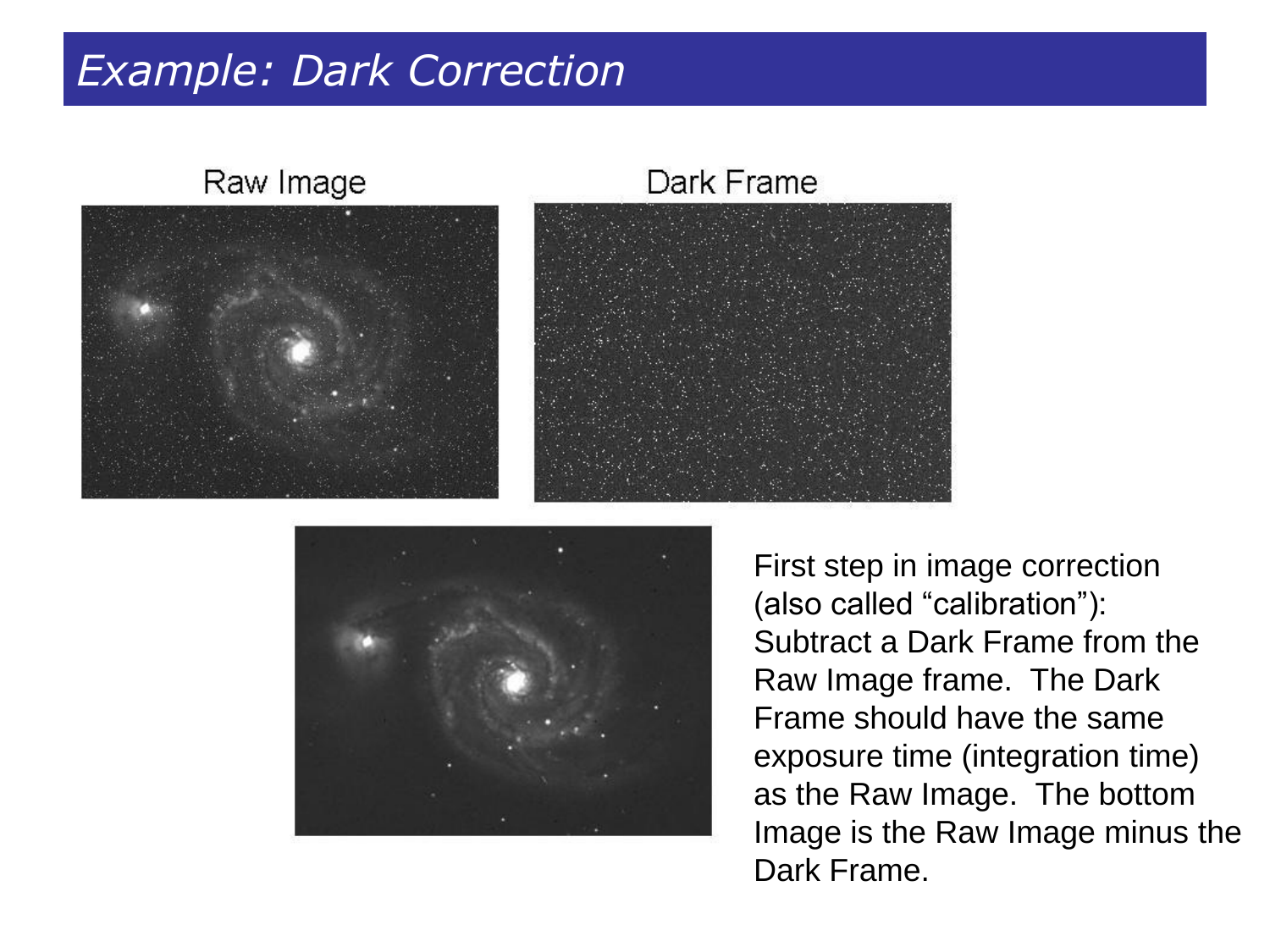## *Example: Flat-Field Correction*

Raw Image Flat Field Image

Second step: Correct for uneven image illumination, and uneven pixel-topixel differences in sensitivity, by dividing the image resulting from dark correction by a Flat Field Image. The Flat Field Image is simply a darkcorrected image of a flatly illuminated screen, that has had its largest value set to unity and all other values scaled accordingly.

The top left image is a dark-corrected image. Top right is a Flat Field Image. Bottom left and right: two different views of the resulting flat-corrected image.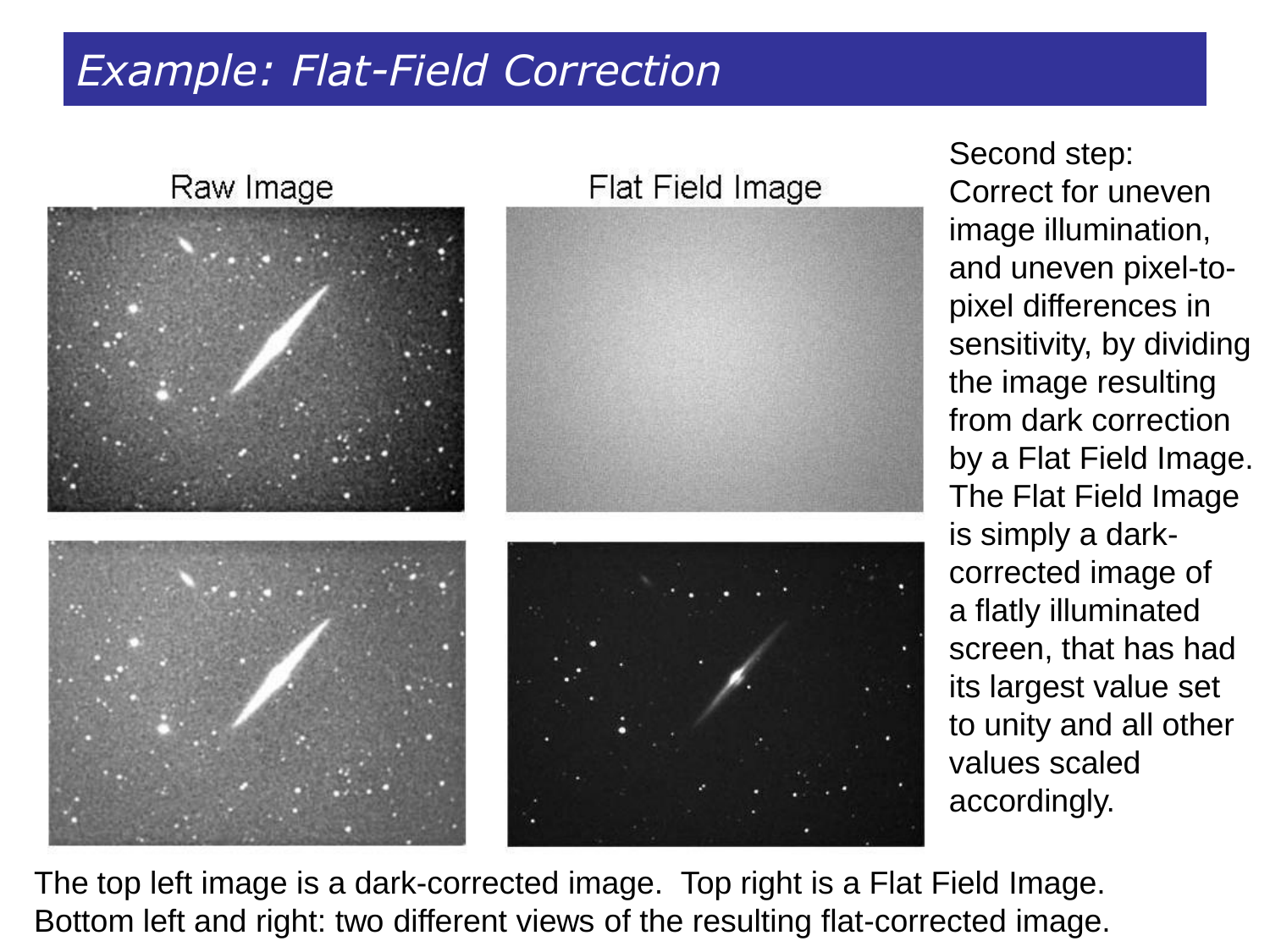# **CCDSoft**

Used at the observatory to take images (light frames (raw frames of the sky), dark frames, flat-field frames). Saves the images in FITS format (FITS = "Flexible Image Transport System").

FITS images produced taken by our camera, and recorded by CCDSoft as 16-bit integer images. In other words, each pixel is an integer value that can range from 0 to  $2^{16}$ -1 (0 to 65535).

A value of 100 is added to all image values produced by SBIG cameras. In other words, this additional artificial 100 is present in each displayed pixel value in all our programs.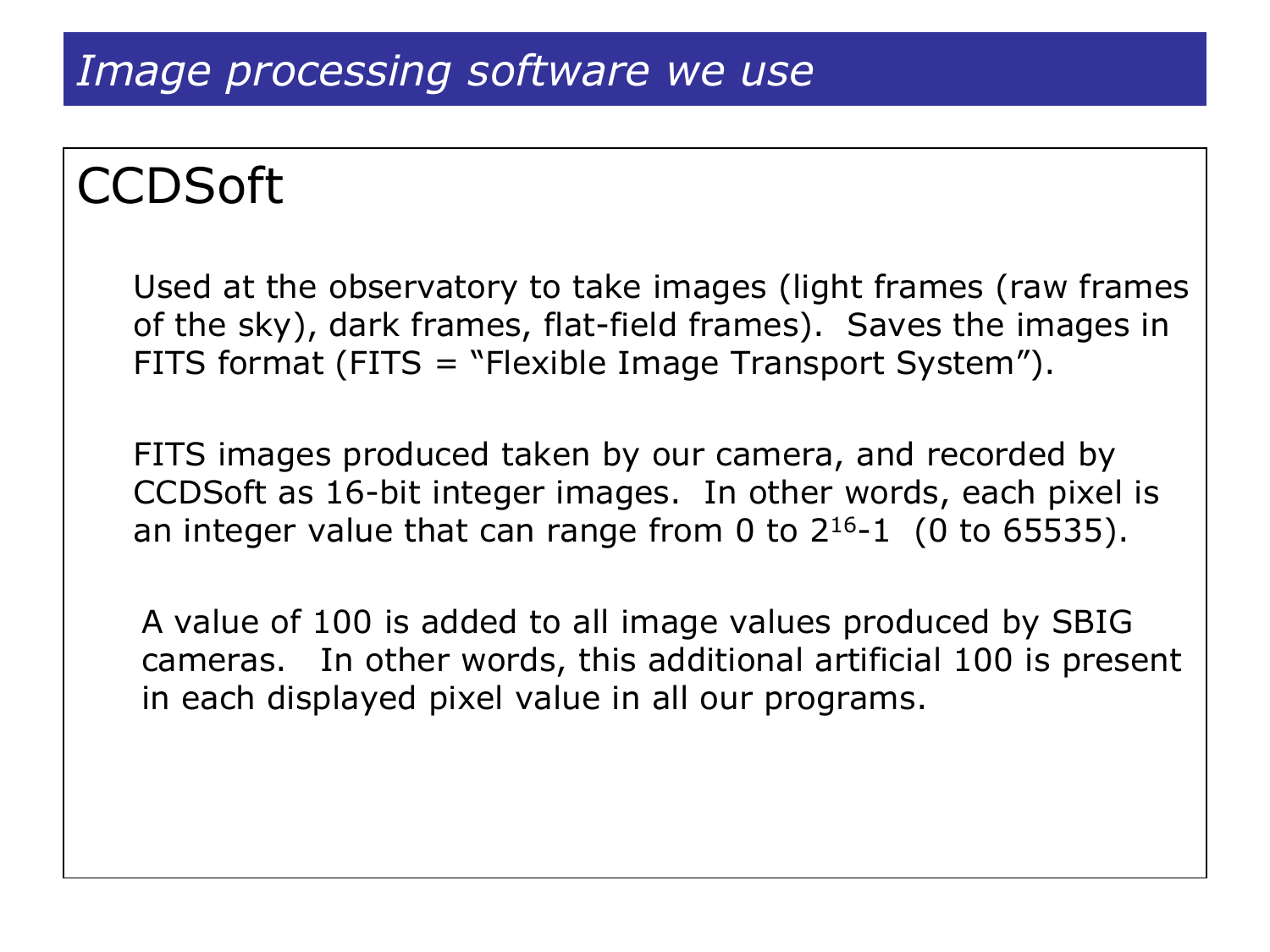### *Image processing software we use*

# **CCDOps**

Windows program from SBIG. A basic image processing program for astronomy.

- On the computers in Hahn North 103.
- Can be freely downloaded from SBIG.
- Only works with integer-valued images.
- Automatically compensates for/adds a 100 count bias to all SBIG images (as does CCDSoft).
	- In other words, it removes 100 in memory from each pixel value, just before combining any images, in any way. Then it adds 100 back to each pixel before outputting the resulting image. All final displayed images have this 100 present in each pixel value. All saved images have this 100 present in each pixel value. All displayed image values have this 100 present in them.